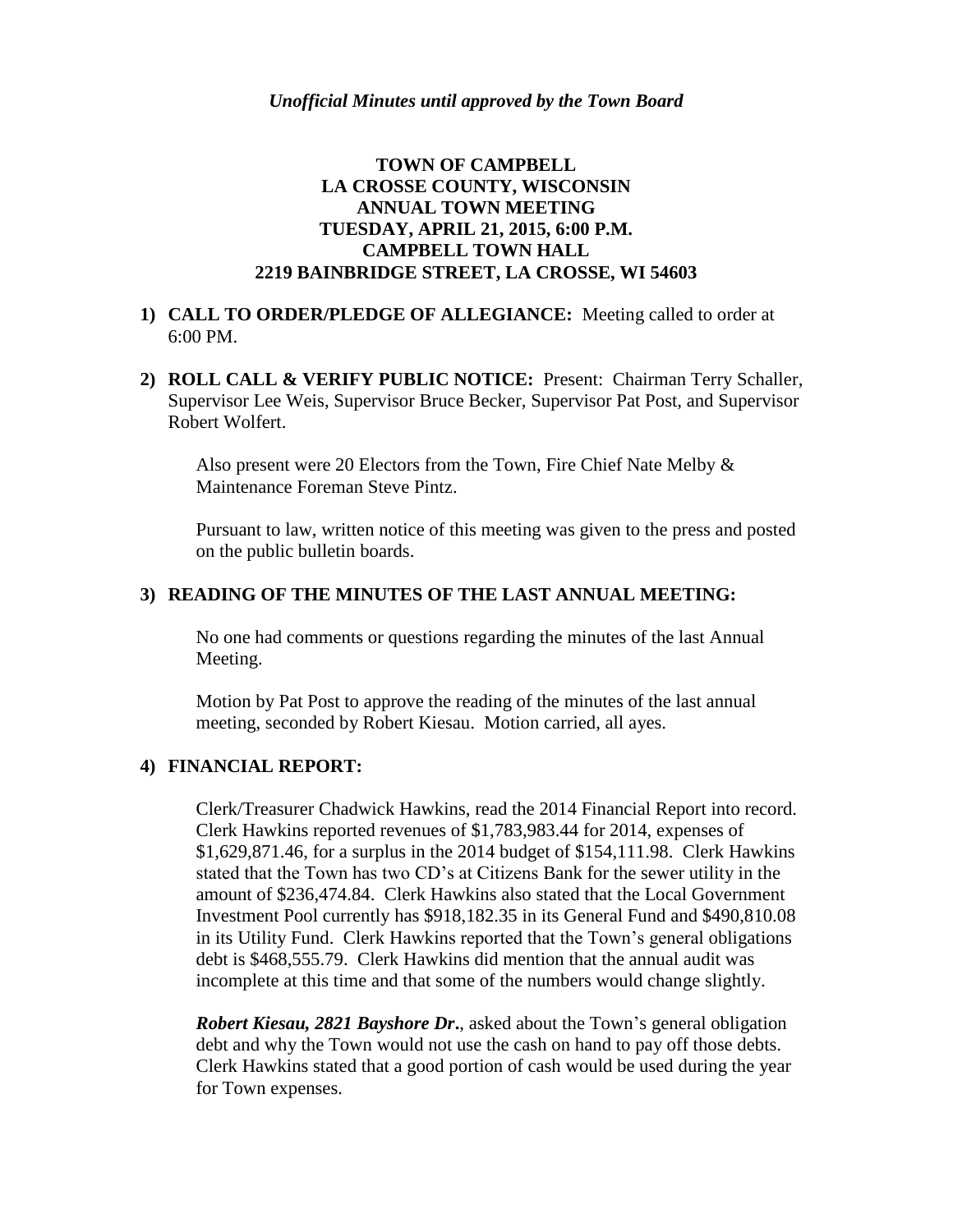## **5) UTILITY REPORT:**

Supervisor Wolfert reported on the Utility Operations for 2014. Supervisor Wolfert stated that the Maintenance Department successfully completed inspection and jetting of all lines that were scheduled to be cleaned in 2014. Supervisor Wolfert also stated the Town is in the final phases of the original long term plan to upgrade all of the aging lift stations. Supervisor Wolfert emphasized the need for improved alarming and notification so the Town can complete a technology plan to network all lift station in 2015.

*Bruce Becker, 3111 Lakeshore Drive,* asked when Lift Station #6 was scheduled to be complete. Supervisor Wolfert stated that the scheduled completion date is June 30, 2015.

# **6) HEALTH, EDUCATION & WELFARE:**

Supervisor Post gave the report for Health, Education, and Welfare. Supervisor Post stated that the contract with Richards Sanitation ended this year. Supervisor Post stated that the Town has extended the contract with Richards Sanitation for another year. Supervisor Post also stated that while she does not anticipate finding a cheaper refuse company, she thinks it is always important to do comparative pricing.

Supervisor Post mentioned that in 2014, the Town officially made some changes in regulations for detached accessory buildings in the Town Zoning Code. Supervisor Post asks that we remember that our boundary agreement with the City of LaCrosse will be up in a short 9 years and that doing our own zoning is just another example of being able to function independently.

Supervisor Post stated that in 2014, new siding was added to the Town Hall as well as new lettering. Supervisor Post also stated that the Town had hired a new cleaning service. Supervisor Post mentioned that she also plans on budgeting money next year to paint the siding on the Maintenance Building to match the color of the Town Hall.

Supervisor Post wanted to thank the Rober's Family for their generous yearly donation for the Library.

Supervisor Post stated that the insurance rates have remained stable and the carrier is very easy to work with. Supervisor Post stated that the coverage provided is very good and meets the needs of the Town.

*Dick Dahlby, 501 Olivet St.,* wanted to thank Supervisor Post and the rest of the Board for the siding placed on the Town Hall.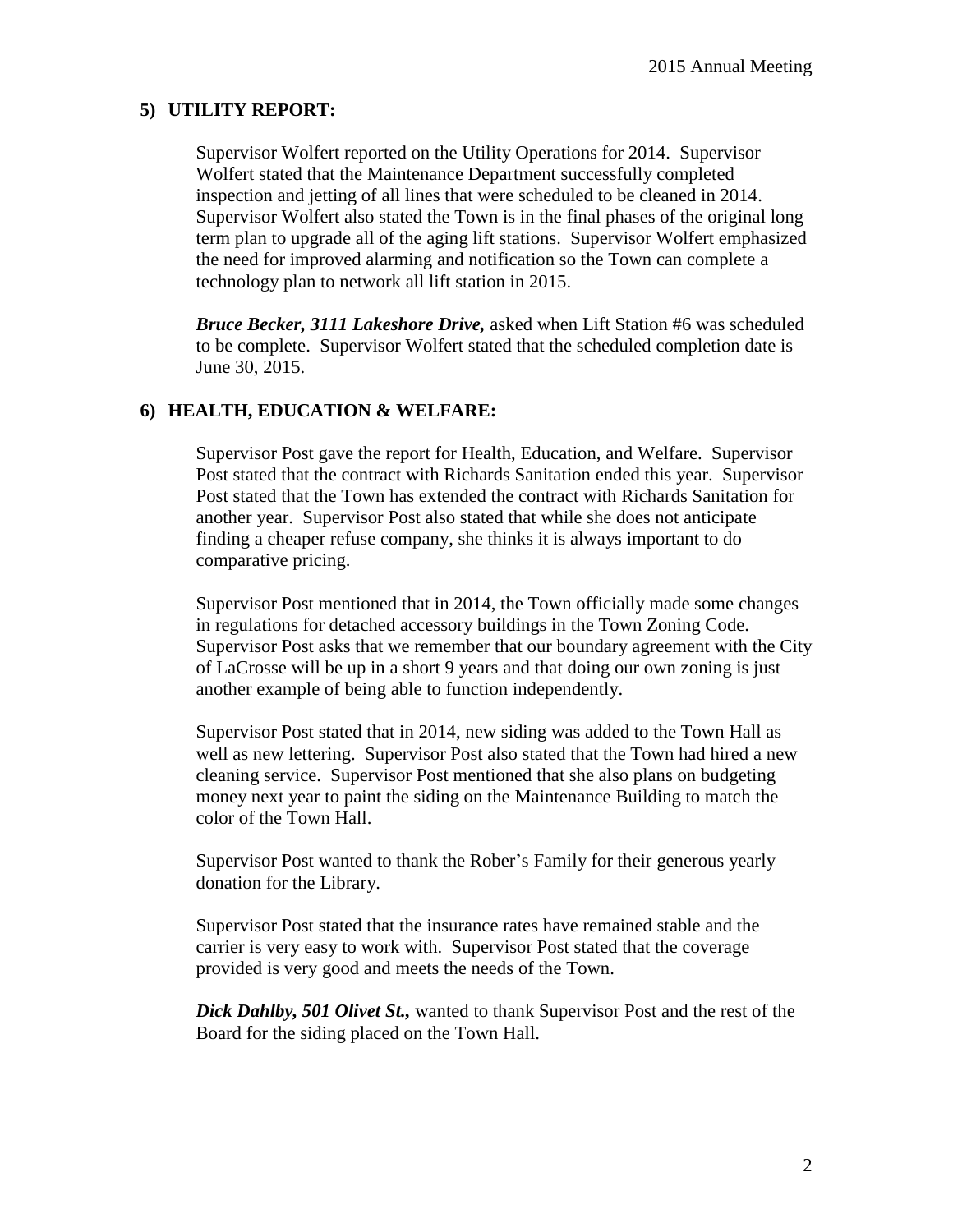#### **7) STREETS & ROADS:**

Chairman Schaller gave the 2014 Annual Streets and Roads Report. Chairman Schaller stated that the Town is in the process of purchasing a new Plow Truck this year. Chairman Schaller mentioned that the Town is borrowing money for some much needed streets and roads projects.

## **8) RECREATION DEPARTMENT:**

Supervisor Weis gave the 2014 Park & Recreation Report submitted by outgoing Supervisor Wilder. Supervisor Weis stated that renovations of Spillway South Boat landing was completed and that cement ramps have been installed on Spillway North. Supervisor Weis stated minor repairs were made at various parks throughout the summer.

Supervisor Weis stated that for 2015, the French Island Lion's Club has committed funds to replace the steps, ramp and sidewalk at the Community Center.

Supervisor Weis stated that the Children's Summer Recreation Programs continue to be organized through the YMCA. Programs consist of Happy Bats, Baseball, Tennis, Kickball, Sports Shuffle, Swim Lessons, and Playground Program.

It was written that Supervisor Wilder would like to thank the Town Maintenance and Office personnel for their help and cooperation this past year.

#### **9) POLICE DEPARTMENT:**

Chairman Schaller read the 2014 Police Department Annual Report into record. Full details of this report are available in the Clerk's Office upon request.

#### **10) FIRE DEPARTMENT:**

Fire Chief, Nate Melby, read the 2014 Fire Department Report into record. Full details of this report are available at the Clerk's Office upon request. Chief Melby stated that the 2015 Campbell Firefighters Association Pancake Breakfast will be held on Saturday, May 9th and that tickets are available from a firefighter or in the Town Hall office.

#### **11) FIRST RESPONDERS:**

Fire Chief, Nate Melby, read the 2014 Emergency Medical Services report. Chief Melby stated that a total of 294 EMS calls.

Chief Melby would like to express his sincerest thanks for the support received from our community and the Town Board.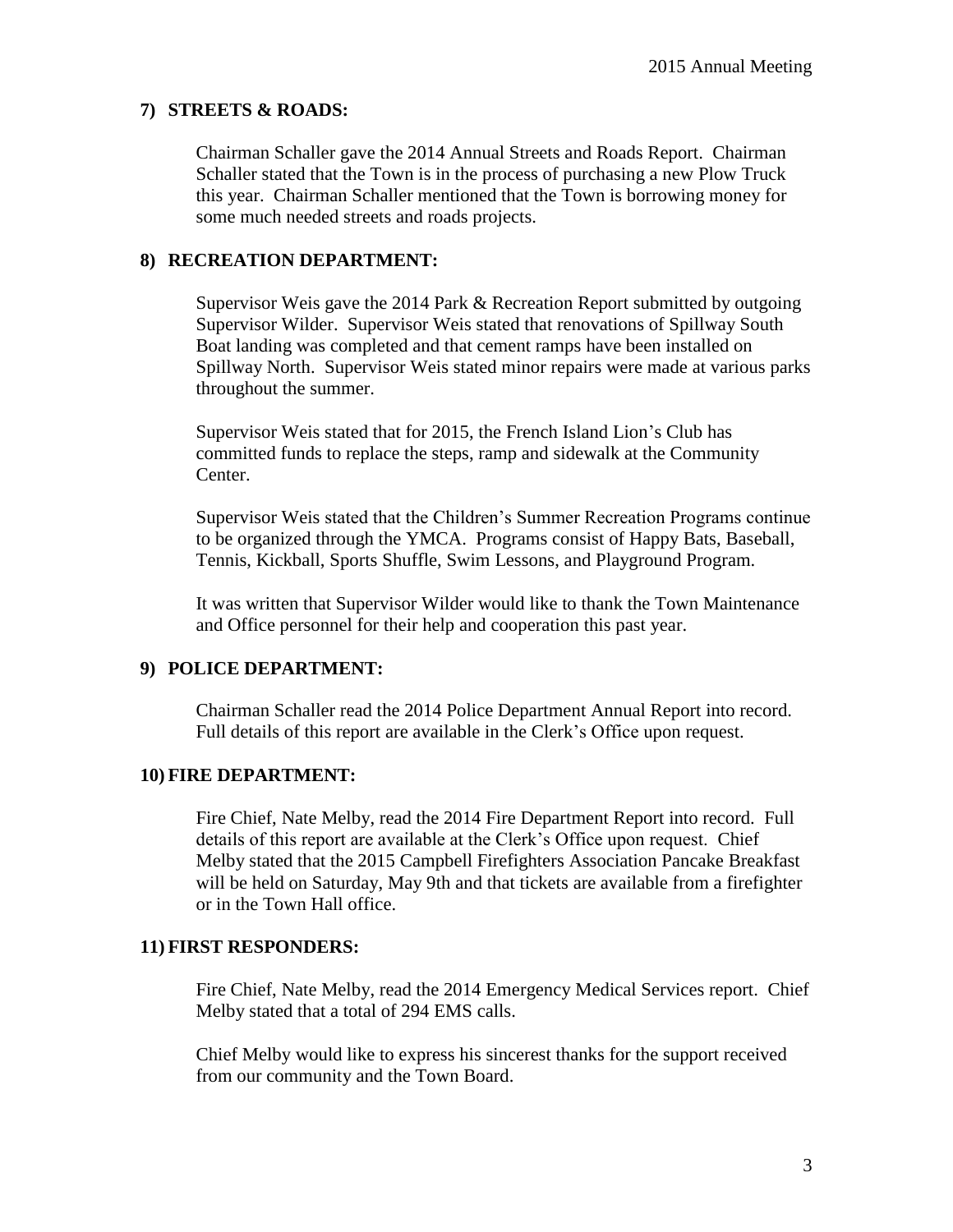#### **12) OLD BUSINESS:**

#### **No old business**

# **13) NEW BUSINESS:**

*Robert Kiesau, 2821 Bayshore Dr*., wanted to discuss the Town's Refuge and Recycling program. Mr. Kiesau would like to have a committee formed to gather information regarding recycling and possible options for the current Town's program.

Motion to approve a resolution to form a committee to gather information regarding recycling in the Town made by Robert Kiesau, 2821 Bayshore Dr., seconded by Mary Mallett, 2829 Bayshore Dr. **Motion Failed 2-14**

*Andrew Jewell, 2830 Bayshore Dr.,* has a concern regarding an alley behind his house.

Motion to have Supervisor Becker take over the alley issue Mr. Jewell has from Supervisor Wolfert made by Andy Jewell, 2830 Bayshore Dr., seconded by Robert Wolfert, 904 Susan Pl. **Motion carried 10-0**

*Pat Christie, 2737 Del Ray Ave.,* would like to see Town Board Meetings start at 7pm instead of 6pm.

Motion to move the Town Board Meetings from 6pm to 7pm made by Pat Christie, 2737 Del Ray Ave., seconded by Lee Weis, 100 Church Dr. **Motion Failed 8-13**

*Laveta Molling, 203 Dorn St.*, has safety concerns regarding the Fire Department structure at Wardwell Park. Chief Melby stated that the Fire Department has taken steps to ensure safety of the equipment. Chief Melby asks that if anyone sees unauthorized users of the structure to contact the Police Department. Chief Melby also recommends to the Board that added lighting may also help.

*Shirley Foellmi, 1511 Caroline St.*, also has the same concerns and thinks that the structure should be moved out of the park.

*Andrew Jewell, 2830 Bayshore Dr*., has concerns regarding late registration letters sent to owners for past due cat registrations. Mr. Jewell would like to have the late fee reduced from \$25 to \$10.

Motion to reduce the cat registration late fees from \$25 to \$10 and have the citation for failure to register after the deadline abolished made by Andrew Jewell, 2830 Bayshore Dr., and no second. **Motion Failed**